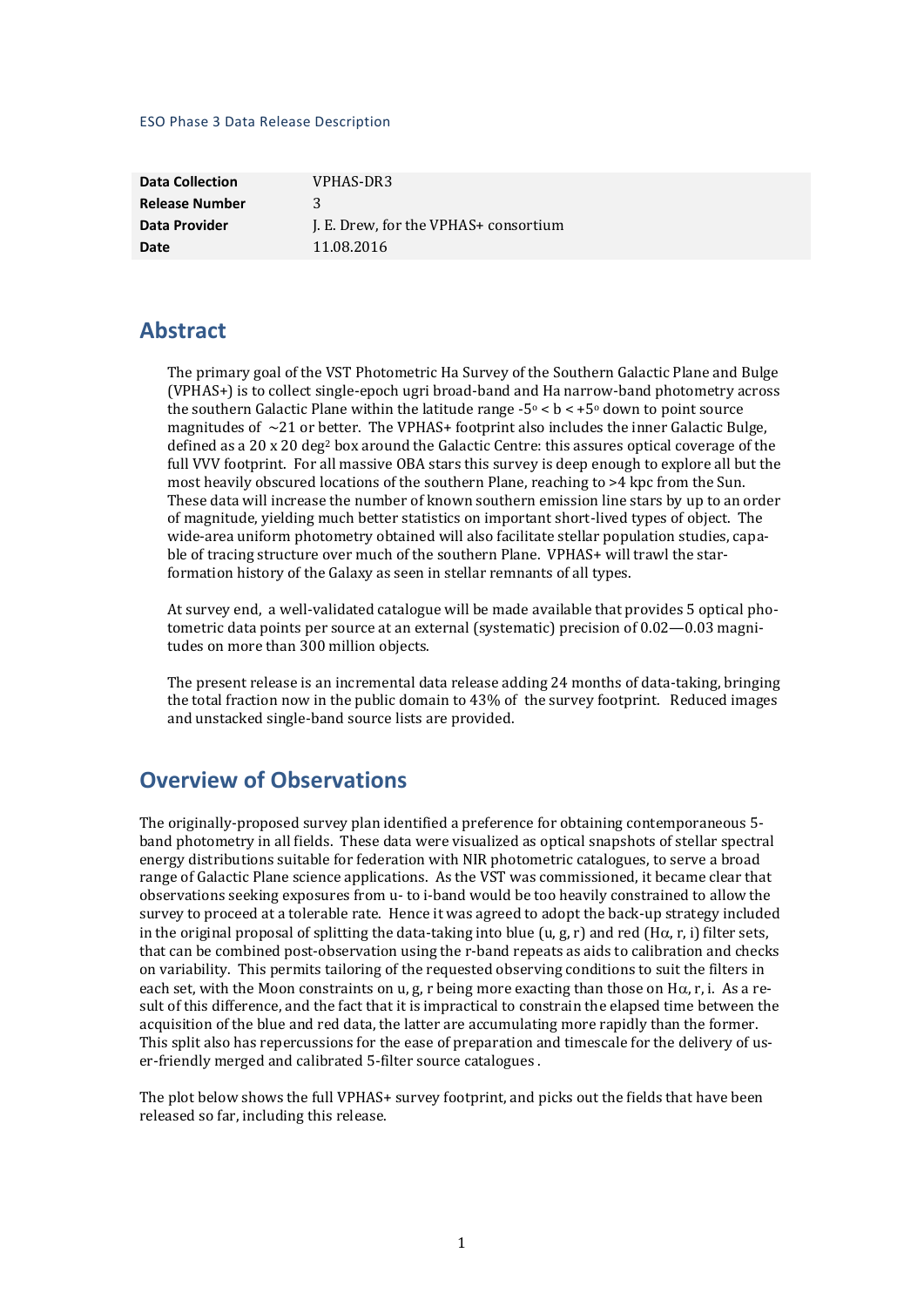

*Figure 1: The VPHAS+ footprint, with the fields released so far, via DR2 and this release, DR3. The fields shown in green are those for which both the blue and red filter sets are available (787 fields or ~35% of the complete footprint). The fields picked out in red are only covered in H* $\alpha$ *, r and i so far, while the few visible in blue are covered only in u, g and r. The dots mark the positions of field centres yet to be released/observed. For more detail on which fields have been released in each of DR2 and DR, see the plots in the Appendix.*

Two exposures are obtained per field in the u,r,i broadband filters, with the second taken at an offset with respect to the first of -588 arcsec in RA, and 660 arcsec in Dec. In the case of narrowband  $H\alpha$ , three exposures are obtained (to deal with the extra vignetting of this segmented filter), such that the second and third are offset by -300, -588 arcsec in RA and 350, 660 arcsec in Dec with respect to the first pointing. It should be noticed that since r-band data are obtained at two essentially random epochs, there are two 'duplicate' sets of images and catalogues in this one band. Since February 2013 a third g band exposure has been added, using the same offset pattern as for H $\alpha$ , and the g exposure time is now 40 secs (it was 30 secs). These changes were made to better capitalize on the high sensitivity of the OmegaCam g band – enabling deeper penetration of the reddened Galactic Plane.

Hence the pattern of exposure times per filter from early 2013 is:

- u: 2x150 sec
- g: 3x40 sec r: 2x25 sec (at each of 2 epochs) i: 2x25 sec
- $H\alpha$ : 3x120 sec

The frame-to-frame overlap achieved in the single-pass pattern of survey field centres has been kept small at 1.5 arcmin – the stronger linkage between adjacent fields is achieved via the -588, +660 arcsec offsets in use.

# **Release Content**

This release covers data obtained between 01/10/2013 and 30/09/2015. The aim of DR3 is to maximize the publicly available data, supplying complete filter sets for as many fields as possible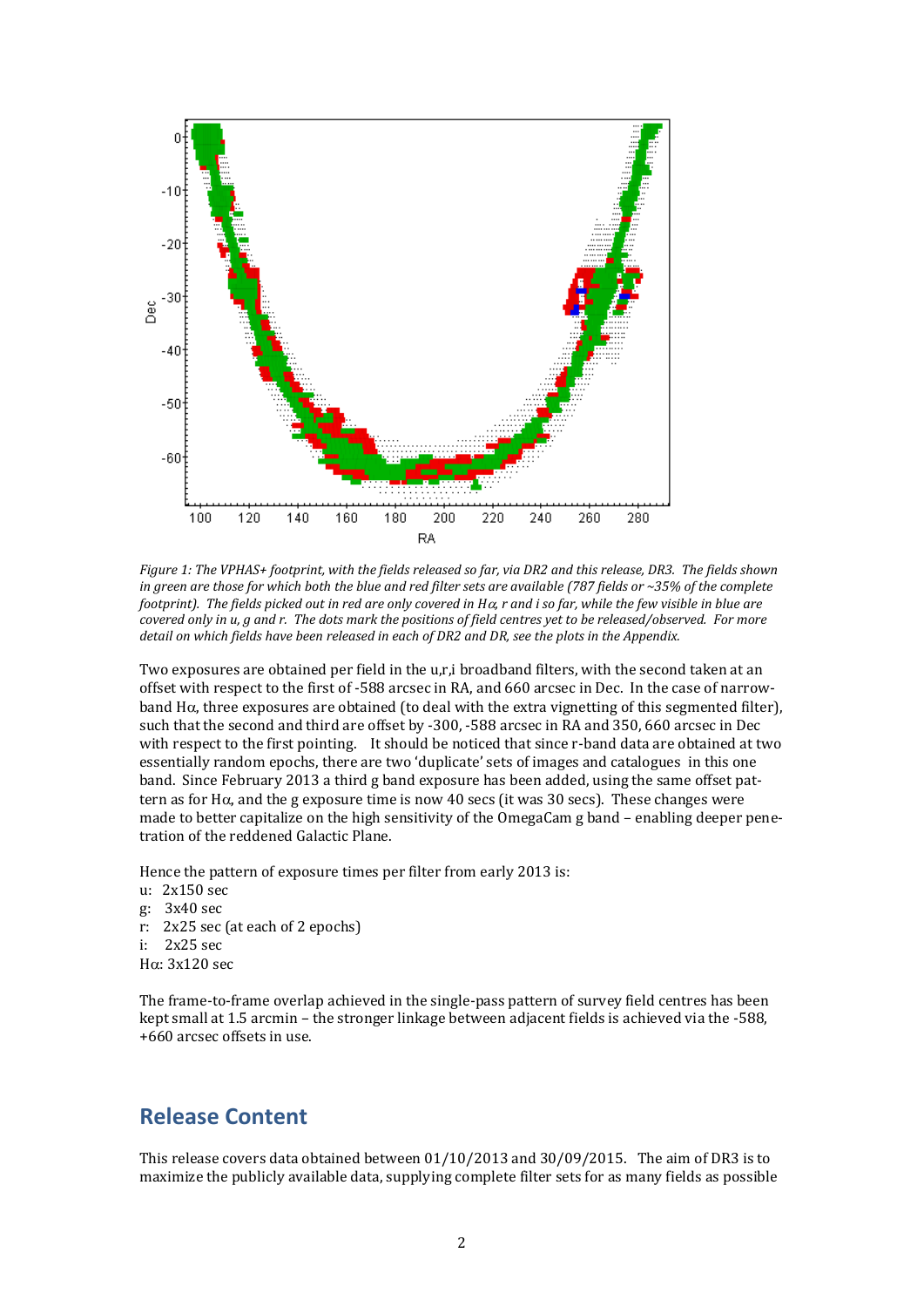(including, in some cases, data where e.g. the measured psf in one filter is outside the normally required constraint). For a small number of fields, one or more exposures may have been excluded if found to be defective due to e.g. a pointing shift mid-exposure or sudden poor seeing.

Reduced images are one of the two components of this release. These are presented as native 32- CCD OmegaCam pawprints, each representing a tile of 1 x 1 sq.deg. These are not stacked. Altogether there are 498 x 7 H $\alpha$ /r/i images plus a further 21 sets presently missing either 1 or 2 exposures from the full set of 7 (altogether 3607), and 345 x 7  $u/g/r$  images plus a further 12 incomplete sets (altogether 2485). The total collection comprises 6092 images. The other component is the single-band catalogues extracted by the CASU pipeline from the reduced image data. There are as many of these as there are images (i.e. 6092), with the number of detected objects in each them ranging from ~ten thousand up to hundreds of thousands, depending on pointing and filter.

The sky region covered by this release, added to DR2, is shown in Figure 1: more detailed plots that show the breakdown between DR2 and DR3 according to filter set are included in the appendix to this document. With this incremental release, 364 sq.deg are newly-covered in all survey filters, and around a further ~200 sq.deg is also available in either the red or the blue filters only.

Table 1, below, provides the interquartile ranges in seeing achieved in the released dataset according to filter. In all filters the median is better than 1 arcsec: even for u, the most challenging filter, the median is 0.97 arcsec. This pattern is a consequence of the OB constraint on seeing being set at 1.2 arcsec in most fields – in the fields with extreme stellar density, the constraint is tighter.

| Band      | Seeing: IQ range |      | $5\sigma$ limiting magnitude: IQ range |       |          |       |
|-----------|------------------|------|----------------------------------------|-------|----------|-------|
|           | Arcsec           |      | Vega/nightly                           |       | AB/APASS |       |
|           | 0.86             | 1.11 | 21.33                                  | 21.63 | 21.93    | 22.23 |
|           | 0.75             | 0.95 | 22.37                                  | 22.68 | 22.26    | 22.57 |
|           | 0.62             | 0.88 | 21.39                                  | 21.77 | 21.49    | 21.87 |
|           | 0.52             | 0.83 | 20.62                                  | 20.92 | 20.99    | 21.29 |
| $H\alpha$ | 0.62             | 0.91 | 20.56                                  | 20.87 | 20.77    | 21.08 |

#### *Table 1: Interquartile ranges on the achieved seeing and estimates of limiting magnitudes.*

The ellipticity of the point spread function is in general well-behaved, with 0.05—0.06 being typical. The aim is to keep it below 0.2, although occasionally values higher than this are accepted.

The pattern of  $5\sigma$  limiting magnitudes in this release is also set out in Table 1. The brightest limiting magnitudes are associated with the i and narrowband H $\alpha$  filters ( $\sim$ 20.7 to  $\sim$ 21.0 in Vega and AB respectively). The u and r band limits are up to a mangitude fainter, while the g filter exposures are always the most sensitive of all, reaching to  $\sim$  22.5 in both the Vega and AB systems. The progression of fainter magnitude limits from i to g is by design to combat the high reddening encountered in much of the Galactic plane, thereby achieving better comparability of source numbers in these key broad bands. The somewhat brighter limiting magnitudes in both H $\alpha$  (relative to r ) and  $\alpha$  (relative to g) – the filters exposed for longest – are the expected consequence of the practical compromise that renders this survey feasible: the sensitivities achieved through these lower-transmission filters are sufficient to provide the good discrimination of special object types that was a leading motivation for VPHAS+.

The total number of uploaded files is 12264 (of which 80 are confidence maps). The total data volume is 1.43 TB.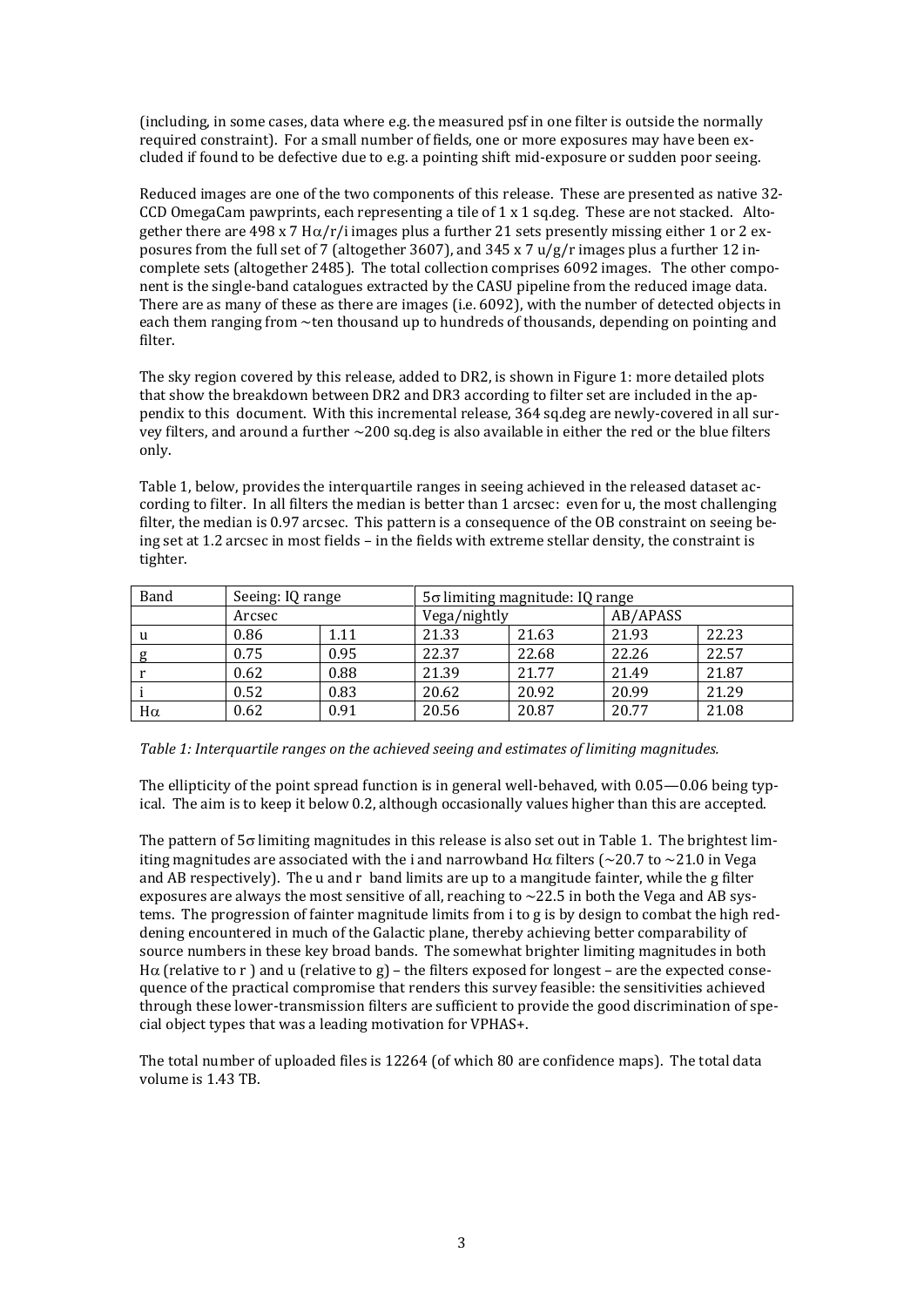# **Release Notes**

### **Data Reduction and Calibration**

The data pipeline used to process the raw survey data is operated by the Cambridge Astronomical Survey Unit (CASU) and has many features in common with the VISTA Data Flow System. The latter is described at: *[http://casu.ast.cam.ac.uk/surveys-projects/vista/technical/data-processing.](http://casu.ast.cam.ac.uk/surveys-projects/vista/technical/data-processing)*  Specifics relating to VST data are presented at:

*<http://casu.ast.cam.ac.uk/surveys-projects/vst/technical>*

In brief, the current method of source detection is aperture photometry, applied to the images after the adaptive removal of 'smooth' background due to both telluric and astronomical sources (nebulosity) using CASU's *nebuliser* software. The pipeline includes the morphological classification of all detected sources that distinguishes a range of object morphologies, ranging from highprobability point objects (stars) through to clearly extended objects and noise-like features. In a linked release, a user-friendly bandmerged seamless catalogue, processed by WFAU (Edinburgh), will be supplied. As before, potential users of the data are also encouraged to visit the survey website (http://www.vphas.eu/data/) for further advice on data use and machine-readable lists of released sky pointings.

The astrometric calibration is achieved by reference to the 2MASS catalogue. The current photometric calibration of the (Vega) zeropoint is established using nightly standards. As a byproduct of making the illumination correction, the calibration of the extracted source fluxes is improved by making comparisons with APASS stellar photometry. Zeropoints in the AB system are available in the individual source-list headers also. The calibration of the H $\alpha$  data is tied to that of the r–band data, a practice already used to good effect in the IPHAS survey (Drew et al 2005, Gonzalez-Solares et al 2008). No reddening corrections are applied. At the present time, the photometric calibration of the u band is still relatively uncertain: it is known that the Vega u zeropoints are typically optimistic by  $\sim$  0.3 magnitudes, while the AB u zeropoints are arrived at by extrapolation from the longer wavelength bands which may be unreliable, depending on atmospheric conditions (see Patat et al 2011 A&A 527 A91).

### **Data Quality**

The astrometric quality as measured in the pipelining is very good, and uniform across the large field – typical mean RMS errors with respect to 2MASS are 70-80 mas, with much of this error being dominated by the RMS error intrinsic to the 2MASS catalogue . The photometric calibration remains provisional and rests mainly on comparisons with APASS. This means in practice that g, r and i are expected to be relatively secure with external errors comparable to those of APASS  $\sim$  0.03 magnitudes). In the u band, as mentioned above, tests indicate the pipelineassigned VST internal Vega magnitude scale differs by  $\sim$  0.3 magnitudes from a "true" Vega system (see the representative example discussed in the survey description of Drew et al 2014). There is a good uniformity from CCD to CCD across the native 32-CCD OmegaCam pawprint, which justifies a working presumption of a common photometric scale across the full square degree for most purposes.

In preparing this release, we have computed the median and standard deviation of all single-filter magnitude differences  $(m_1 - m_2)$ , in the magnitude range 12 to 19 for i and H $\alpha$ , 13 to 20 for u and r, 14 to 21 for g, between the different offset exposures covering the same field, to look for unstable observing conditions and other problems that might cause unwanted measured flux variations within tiles and hinder their ultimate calibration. In the vast majority of single-band catalogue pairs, the median absolute difference is close enough to zero to suggest negligible systematics in the relative photometric calibration of the offsets: at the same time, the distribution of this quantity (the MAD of the MAD, in effect) has an interquartile range that is  $0.014 - 0.021$  (g and r), 0.016 – 0.028 (i) and 0.021 – 0.030 (u and  $H\alpha$ ). These figures are indicative of the relative photometric quality of the different bands making up the survey. The best-behaved bands are g and r.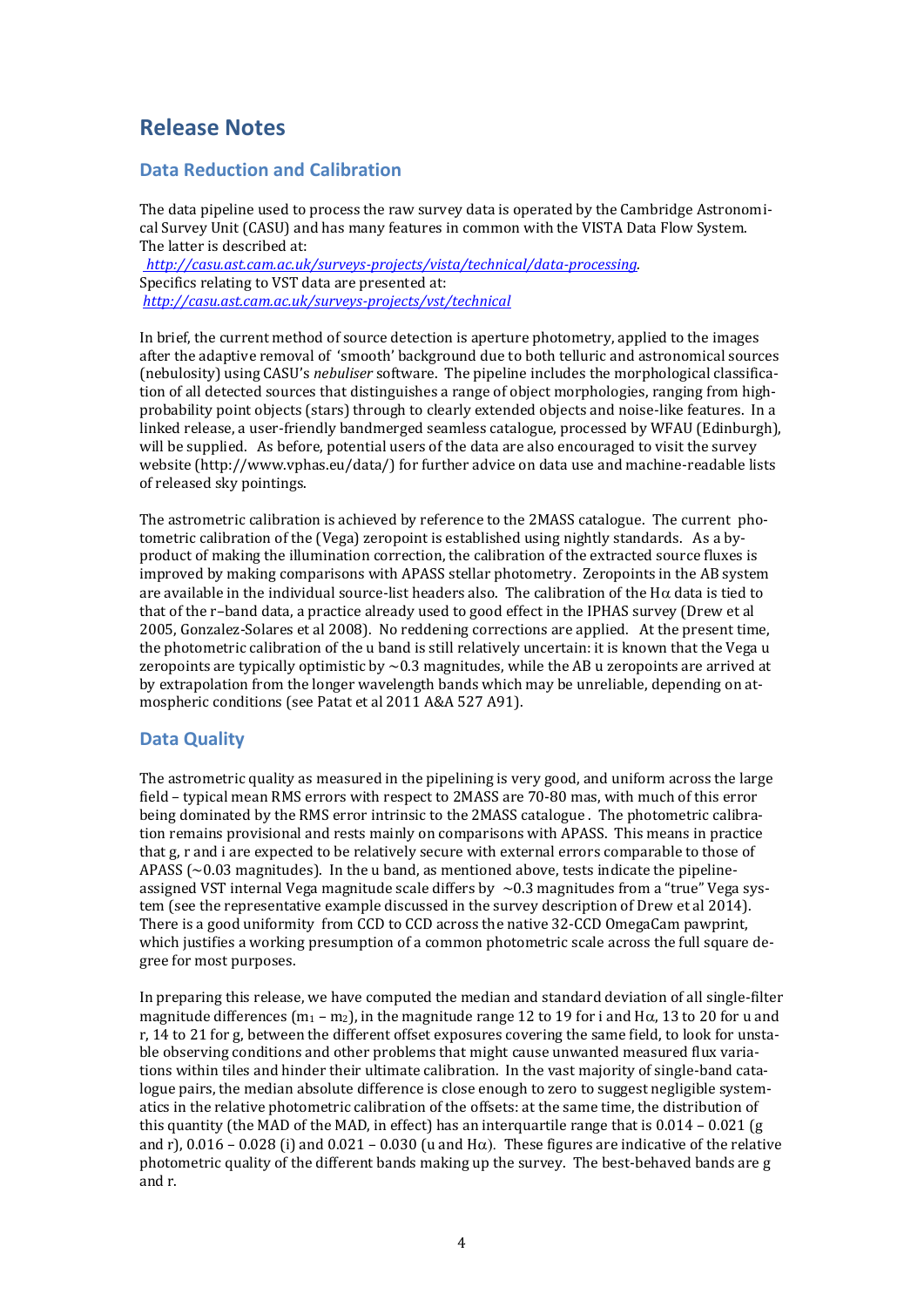Figure 2 repeats one of the illustrative photometric diagrams presented in the DR1 release document, that was constructed from catalogues for a pointing toward a moderately-dense wellreddened field, with some moderate H $\alpha$  nebulosity. It was observed in ~third quartile conditions (i.e. a bit worse than median in seeing and/or limiting magnitude) a few degrees away from the Galactic centre. The data have been 'cleaned' to the extent of limiting the selection to probable stars (morphology codes -1,-2), requiring average confidence better than 90 percent, and better than 10-sigma detection in the noisiest filter included. It testifies to the uniformity of the extracted data that the plots are this sharp for the *entire* 1x1 sq.deg field.

To produce well-behaved photometric diagrams it is recommended that average-confidence and morphology-class cuts are always applied in source selection (as well as magnitude and/or errorlevel cuts). The specific cuts mentioned above usually give good results. Thresholding on average confidence is particularly effective at ensuring the impact of vignetting due to the CCDelectronics covering strips, field edges and  $H\alpha$  segment dividers is minimal.



*Figure 2. A photometric diagram for the 1x1 sq.deg field centred on RA 17 54 58 Dec -24 58 40 (J2000): g versus g-r for 44,500 stars. The cleaning applied here reduces the detected objects by factors of two to three. More diagrams for this field were given in the DR1 release document.*

### **Known issues**

An occasional issue is that of pick-up, or bands of periodic electronic noise across the images. Because of their regularity, these bands usually have little impact on the extracted photometry. A software solution to this problem has been implemented by CASU and is available for general use. We note that images are not routinely corrected for pick-up by the pipeline.

The following issues are mainly encountered in u band data. Very occasionally, the processing pipeline finds too few stars in a CCD frame to report a sound evaluation of the source pointspread function. In such cases, the keyword PSF-FWHM is set equal to -1. As this value can be set for other reasons, it is advisable to inspect the image for peculiarities. More commonly, but still infrequently, the pipeline encounters insufficient reliable nightly standard-star calibration data to enable the routine measurement of all photometric zero points. When this happens, the keyword PHOTZPER is also set to -1, but in all such cases default zero points are nevertheless provided. For all bands an APASS-based AB zero point is always available on a per exposure basis. Missing Vega zero points are set to a default long term avaerage value, or bootstrapped from the r band in the case of NB\_659.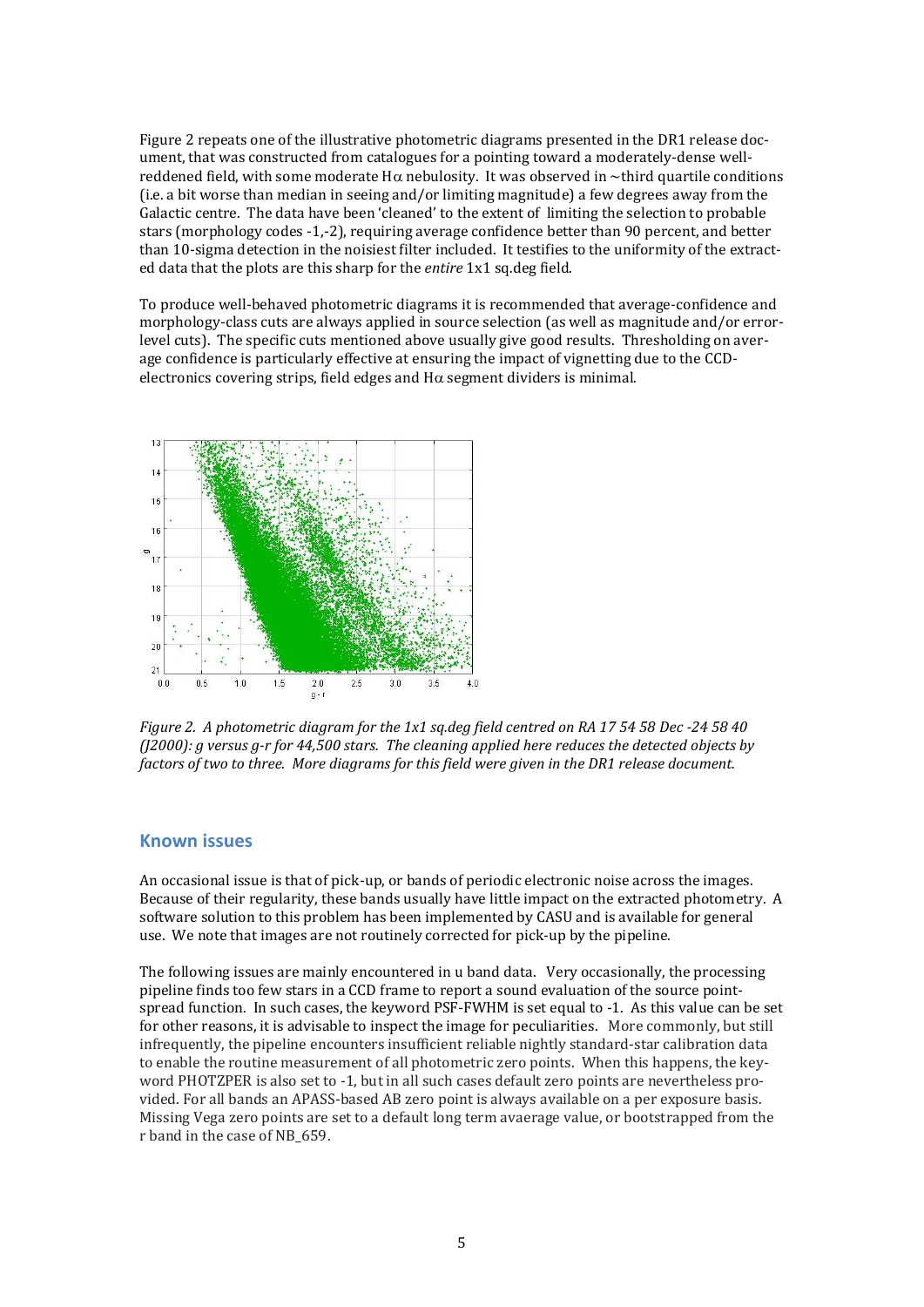#### **Release documentation**

This release document is supported by a csv list, in which the names and on-sky centres of the fields included in this release are identified. These lists, available from <http://www.vphas.eu/data/> as machine-readable files, include a comment column with notes on fields where there are known issues with the data. It is recommended that users of these archived data, download this information to keep for reference.

#### **Previous Releases:** DR1, DR2

DR3 adds to the archive 2 full years of observation, adding to those in DR2 (which superseded DR1), almost doubling the volume available. See the plots in the Appendix for the breakdown of fields and filter sets between DR2 (23% of the total survey) and DR3 (a further 20%).

## **Data Format**

#### **File Types**

There are two major file types: (i) reduced fits images, (ii) single-band fits catalogues of detected objects. Calibration files are also provided. They are named according to a simple unique convention that specifies the date on which the night of observation started, and the run number for the night.

Image naming format: o<yyyymmdd>\_<runno>.fits.fz Catalogue naming format o<yyyymmdd>\_<runno>\_cat.fits.fz Calibration files, e.g. confidence maps: <filter>\_<conf>\_<date>.fits.fz

Also see: *<http://casu.ast.cam.ac.uk/surveys-projects/vst/technical/naming-convention>* Note that 'pawprint' and 'tile' are synonymous in the VST/VPHAS+ context.

#### **Catalogue Columns**

For a specification of the layout, see *<http://casu.ast.cam.ac.uk/surveys-projects/vst/technical/catalogue-generation>*

### **Acknowledgments**

The appropriate journal reference for the use of VPHAS+data is to: Drew et al, 2014, MNRAS, 440, 2036. If making use of data from this release, please use the following statement in the acknowledgements: "Based on data products from observations made with ESO Telescopes at the La Silla Paranal Observatory under public survey programme ID, 177.D-3023" .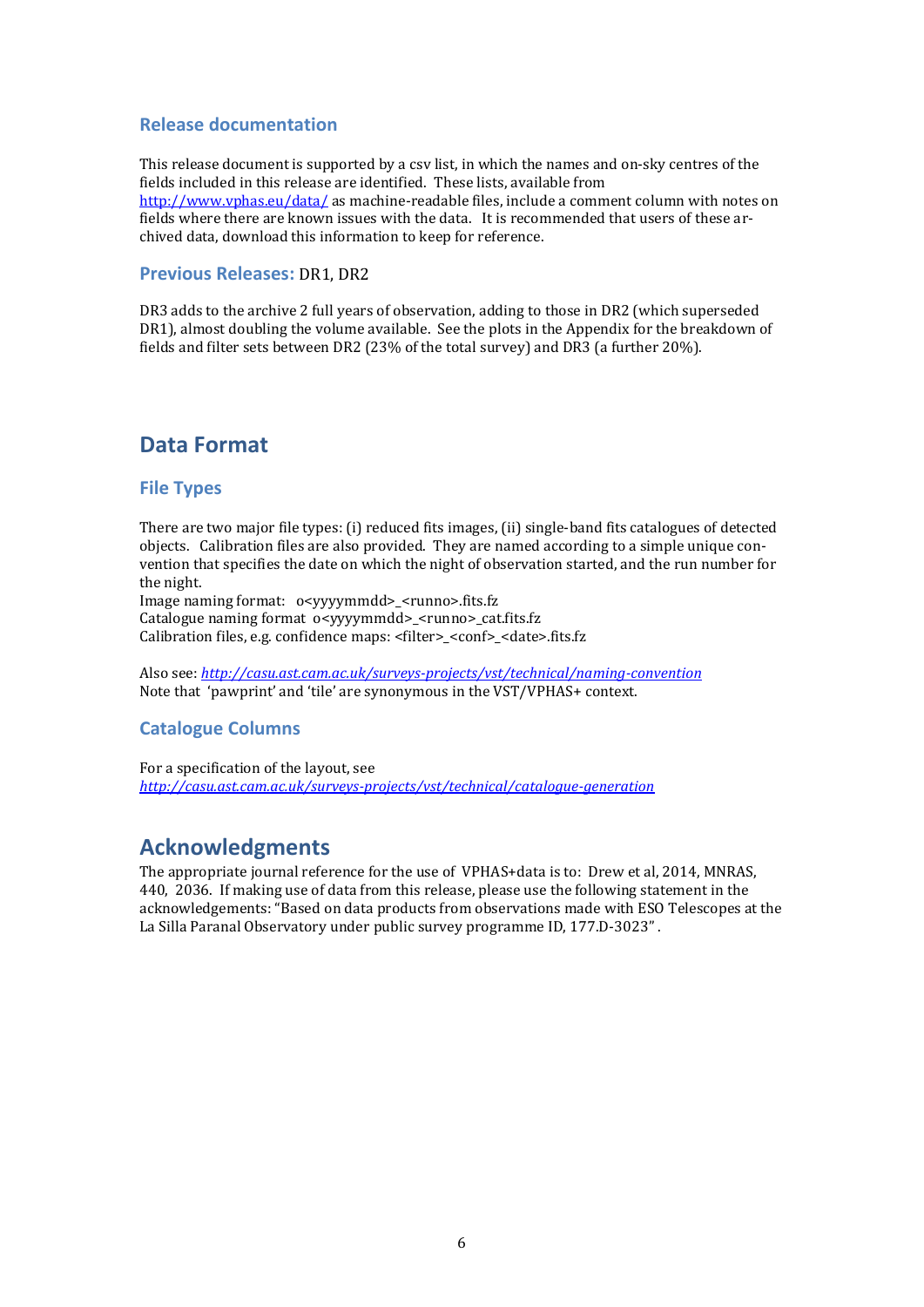# **Appendix**

These plots are included in order to show which fields and filter sets belong to respectively DR2 (which replaced DR1) and DR3. Each data point in the four plots below is a field centre: the first two present the distribution on the sky of the available red filter sets (splitting the southern Galactic plane into two for viewing convenience), while the third and fourth plots show the distribution of the available blue filter sets.



*Figures A1 and A2: The available red-filter data mapped in Galactic coordinates. The field centres marked in red are in the DR3 release. The fields in grey are available within DR2. The smaller data points (dots) pick out the field centres yet to be released/observed. Where data exist for adjacent*  field centres there will be continuous sky coverage - the apparent variable small gaps between ad*jacent square symbols are just an artifact of the graphics used.*